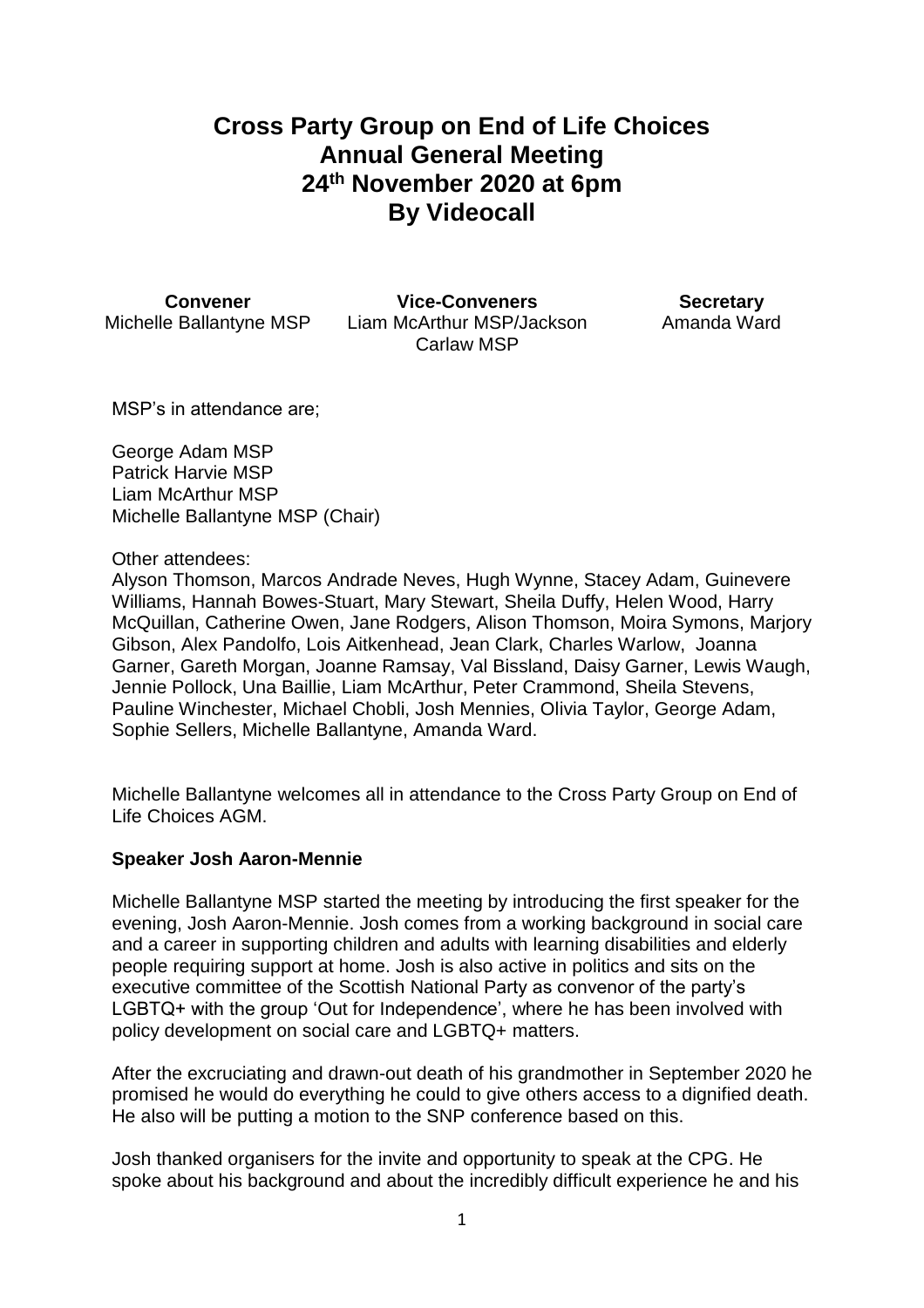family endured around his grandmother's death. Josh went into depth re the final days of his grandmother's life, how he helped to care for her and the lasting effect that this has had on him. The audience were very moved by this retelling and offered sincere thanks and heartfelt condolences to Josh. The Convener thanked Josh for sharing his story and expressed that it was hard to hear even for herself who has worked as a nurse for many years. The convener also voiced that many will have had similar experiences to Josh and his family, and that it is important to harness this to take a bill forward to parliament that represents lived experience.

## **Speaker Professor Michael Chobli**

The Convener welcomed the next speaker, Michael Chobli who is Chair of Philosophy at the University of Edinburgh, having recently moved to Edinburgh from the USA. Michael is founder of the International Association for the Philosophy of Death and Dying and former director of the California Centre for Ethics and Policy.

Michael spoke through his slideshow presentation about his experience and what he has learned from America, where he was involved with the legal challenge in California. He spoke about how the legal change has progressed in relation to assisted dying in California and advised how these lessons might affect legislation here in Scotland and the UK.

Currently, Michael is conducting research on assisted dying, suicide prevention and mental health, and has been working in this research area for 20 years. He has a wealth of experience talking to legislators and groups who both oppose and support the legislation of AD, so feels he brings a useful input to the process. Michaels slides are available for those who would like to see them. The Convener thanked Michael for his highly informative talk.

## **AGM Business**

It was decided that with MSP's in quorate, we would take a short break before the speaker Q&A and move to AGM business.

## **Approval of minutes of the last meeting – 13th Nov 2019 (previous AGM.)**

Michelle Ballantyne MSP asked for amendments or challenges, there were none. Liam McArthur MSP proposes the minute, Patrick Harvie MSP seconds. Minutes of the 2019 CPG AGM approved.

## **Election of office bearers**

In office at present is; Michelle Ballantyne MSP – Convenor Jackson Carlaw MSP -Vice Convenor Liam McArthur MSP – Vice Convenor Amanda Ward – Secretary (Friends at the End)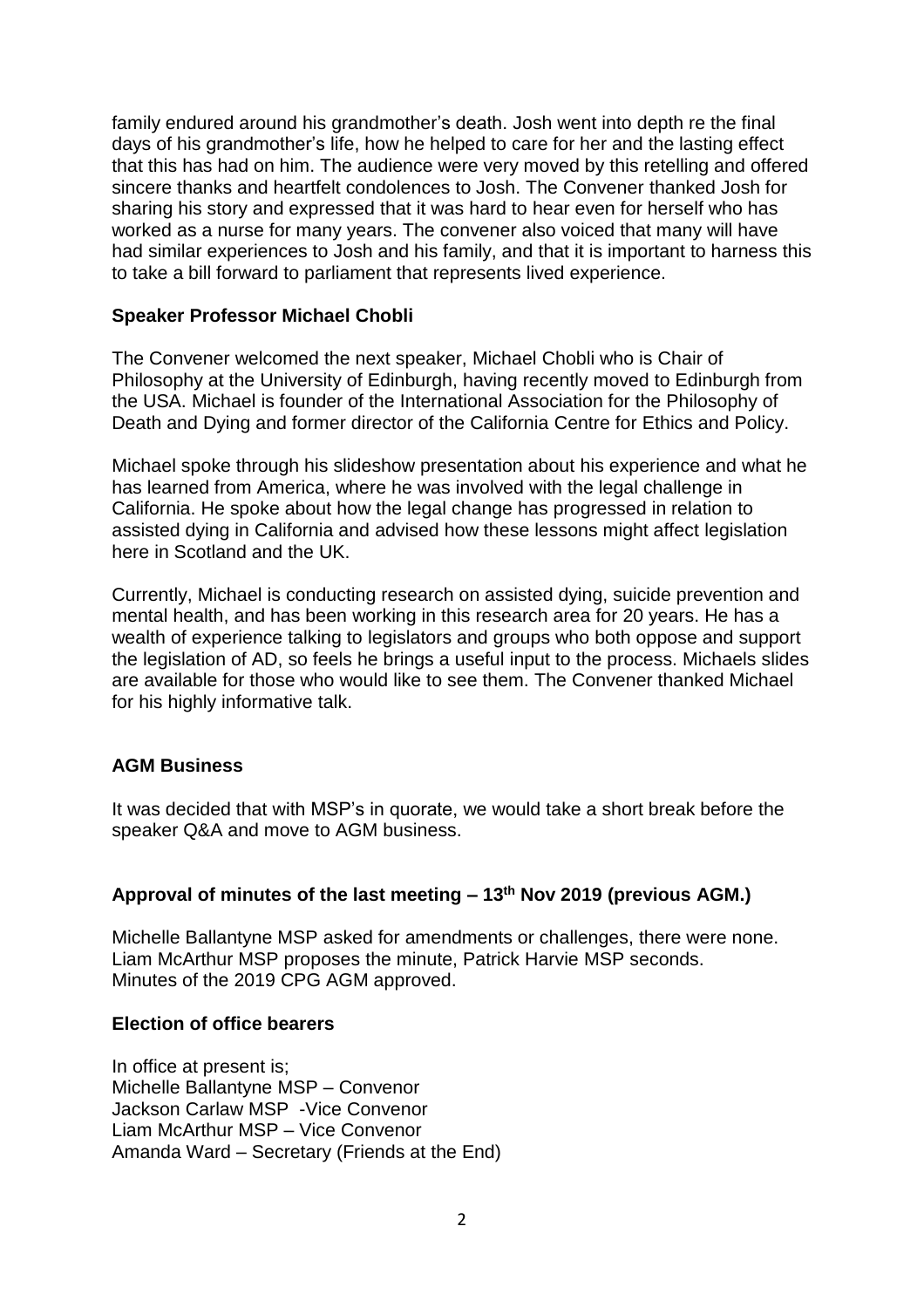Michelle Ballantyne MSP asked if all nominations are in agreement and requested proposers to reappoint all office bearers for the next year.

Patrick Harvie MSP proposes, George Adam MSP seconds.

## **Summary of work undertaken in the past year.**

Michelle Ballantyne MSP noted that while the CPG has not met, lots of work has been going in the meantime and invited Amanda Ward of Friends at the End to comment.

Amanda updated the CPG AGM on key achievements as follows;

- 1. The first meeting of the year was scheduled for the 13<sup>th</sup> May which was cancelled due to COVID-19. This is the reason that the group has not met until now.
- 2. When emergency legislation was put forward as part of the COVID-19 crisis, Michelle Ballantyne MSP had private conversations with other MSP's about incorporating Advance Directives into this legislation. This was not picked up at the time but in Amanda Ward's role at the Law Society she has worked with Adrian Ward and they are in discussion with John Scott QC re his review of AWI legislation.
- 3. Friends at the End, Dignity in Dying and Humanist Society Scotland formed a coalition to take forward the next bill. The first piece of work by the coalition was joint polling. The results from this showed that 76% of those asked would like Scottish parliament to debate assisted dying after the elections. There was wide coverage of this in the media. Anybody who would like more information on this can contact Amanda Ward.
- 4. The campaign has now began briefing candidates for the May 2021 elections.
- 5. Amanda Ward chaired the World Federation of Right to Die Societies recent global event, hosted on World Right to Die Day. Here the work of the CPG was shared on an international stage and partnerships and connections have been made as a result.
- 6. The BMA surveyed their members on Assisted Dying. Campaign groups had campaigned for this exercise to be undertaken for some time. The results showed a majority within the BMA for the law to be reformed on assisted dying. While a majority showed support for assisted dying, approximately 30% said that they would not be willing to take part themselves - this is important feedback which can be implemented with the next bill re the importance of contentious objection.
- 7. There is a legal challenge against the RCGP. In 2019 they conducted a survey of their members which also showed a majority support for them to change their position on assisted dying from opposition to neutrality. Despite the results of the poll, they have not changed their stance and the bid is ongoing to change this.
- 8. As a group, various consultations have been responded to including the Social Security bill in regard to terminal illness criteria.
- 9. New Zealand held a referendum and legalised both euthanasia and assisted dying last month. Legislation is also being considered in Ireland and the Isle of Man.